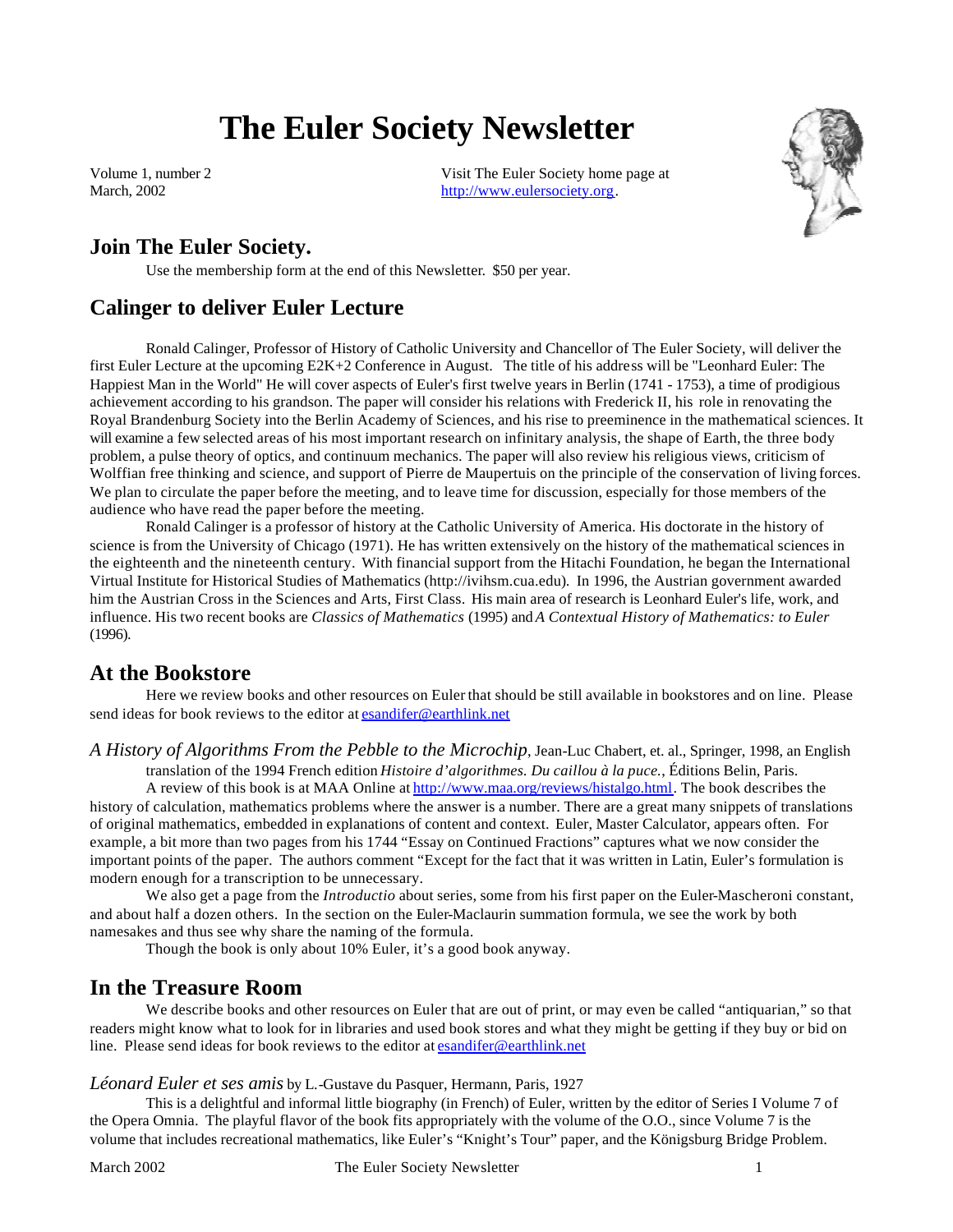Here are a few passages from the book, as translated by Euler Society Ombudsman John Glaus:

Leohnard Euler was born in Basel on the 15 April 1707 (April 4 in the old style). His father Paul Euler, pastor of the Church of Saint John in Basel, had married into the family of Marguerite Brucker which already contained a number of renowned scientists. By 1708, Paul Euler had been called to be the pastor in Reihen, a small village next to Basel. It was there in the countryside that Leonard Euler passed the years of his childhood. Life in a rustic setting combined with the example set by his parents, provided him with a simple and virtuous upbringing which he kept all his life and by strengthening his character it provided the springboard to the long and glorious career that has immortalized his name. A story is told which underscores his personal characteristics. The young Leohnard often had the opportunity to watch hens lay eggs. One day, having secretly collected some eggs and not gone to dinner, his parents worried has to search for the little four year old him for quite a while. When they discovered him in a corner of the hen house, they asked him what he was doing there, he replied in his most serious mien that he intended to lay some eggs and watch them hatch into little chicks.

A few days after the nomination of his competitor Stahelin, Leohnard Euler, fully self-possessed with his friend Daniel Bernoulli's promise, he left Basel on April 5, 1727 and traveled down the Rhine by boat to Mayence. From there the trip continued on foot through Frankfurt am. Main , Cassel, Hanover, Hamburg, Lubeck and then again by boat to Reval and Kronstadt. Having arrived in St. Petersburg, Euler was named as adjunct to the mathematics class of the Imperial Academy of Sciences.

# **HOMSIGMAA**

The MAA has a new Special Interest Group, HOMSIGMAA (History of Mathematics Special Interest Group of the Mathematical Association of America), which came into being as the result of hard work by Rob Bradley and Amy Shell. HOMSIGMAA doesn't yet have a page at the MAA Web site. For now, it's hosted by Rob Bradley here.

# **Limericks**

by Dick Klingens

In the original Dutch Author's English translation Een hoofdonderwijzer uit Rauwerderhem Wist niets van Euler (en die niet van hem) Maar ondekt tot zijn glorie A posteriori Het collineair zijn van H, Z en M. A schoolmaster in Rauwerderhem Didn't know anything of Euler (and he not of him) But discovered at his glory A posteriori The collinearity of H, Z and M.

H, Z and M are used in Holland for orthocenter (hoogtepunt), and gravity center (zwaartepunt) and center of the circumcircle of a triangle (middelpunt).

# **On This Date in Euler's Life**

We use Old Style dates for events in Russia, New Style elsewhere.

| March 2, 1758  | Euler reads E-309, "Solution d'un question curieuse, qui ne paroit soummise à aucune analyse",                                                                                                 |  |
|----------------|------------------------------------------------------------------------------------------------------------------------------------------------------------------------------------------------|--|
|                | his paper on the Knight's Tour problem.                                                                                                                                                        |  |
| March 4, 1751  | Euler reads his memoir E-178, "Réflexions sur les divers degrés de Lumière du Soliel et des autres<br>Corps celeste", "Thoughts on the various degreees of sunlight and other heavenly bodies" |  |
| March 6, 1742  | Euler writes Goldbach announcing that no numbers of the form 4mn-m-1 or mm-m-n <sup>a</sup> are perfect<br>squares (#761 in the Correspondence Catalog)                                        |  |
|                |                                                                                                                                                                                                |  |
| March 8, 1753  | Euler reads E-201, "Calcul de probabilité dan les Jeux de hazard", "Calculation of probabilities in<br>games of chance".                                                                       |  |
| March 9, 1752  | Euler reads E-246, "Subsidium doctrinae sinuum", "Assistance in the doctrine of sines" to the<br>Berlin Academy                                                                                |  |
|                |                                                                                                                                                                                                |  |
| March 17, 1764 | Euler's last letter to Goldbach (#910 in the Correspondence Catalog)                                                                                                                           |  |
| March 20, 1749 | Euler reads his memoir E-228 "De numeris quae sunt aggregata duorum quadratorum", On<br>numbers that are the sums of two squares" to the Berlin Academy.                                       |  |
| March 23, 1752 | Euler reads E-249, "De aptissima rotarum dentibus figure tribuenda" about friction and wear in<br>gears.                                                                                       |  |
|                |                                                                                                                                                                                                |  |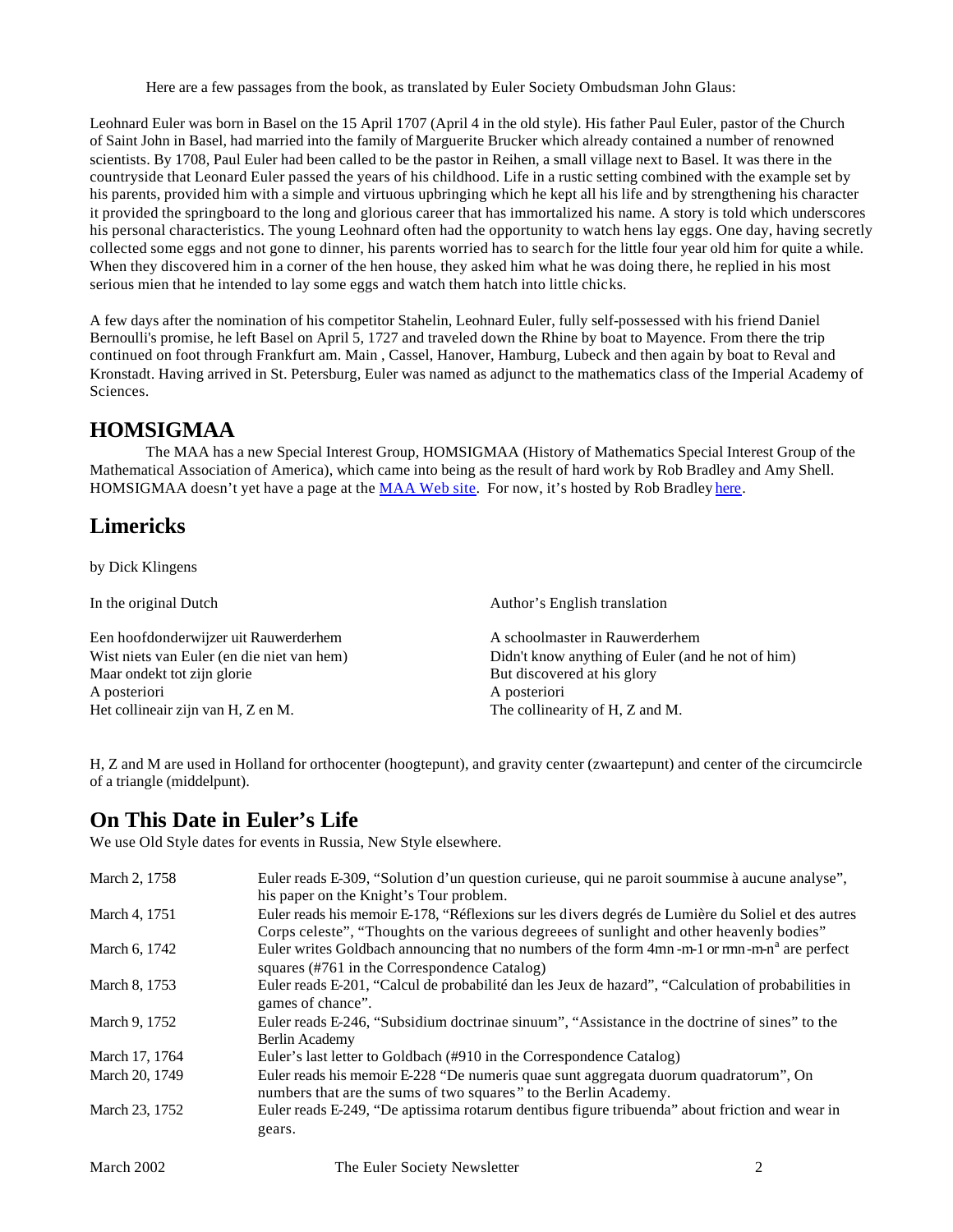| April 5, 1727  | Euler leaves Basel for Petersburg, never to return                                                    |
|----------------|-------------------------------------------------------------------------------------------------------|
| April 8, 1756  | Euler reads E-276, "Delucidationes de resistentia fluidorum", "Investigations on the resistance of    |
|                | fluids", in a sense a still-unsolved problem because of its relation to the Navier-Stokes equations.  |
| April 15, 1707 | Euler born near Basel, Switzerland                                                                    |
| April 17, 1766 | Euler's son reads A-22, his last paper in Berlin, "Réflexions sur la variation de la lune."           |
| April 24, 1755 | Euler reads E-223, "Sur la variation de la latitude des Etoiles, et l'obliquité de l'Ecliptique", "on |
|                | the variation of the latitude of stars and the obliquity of the ecliptic"                             |

## **Who's Who in Euleriana**

A few of the people who appear in the life and times of Euler

### **Empress Anna (1693-1740)**

Empress of Russia, 1730-1740, daughter of Ivan. Married to Frederick, Duke of Courtland, who died shortly after their marriage. The real power during her reign was exercised by Ostermann (foreign affairs), Munnich (military affairs) and Biron (internal administration).

#### **Jakob Hermann (1668-1733)**

Basler mathematician and the author of "Phoronomia." Euler refers to Hermann's work many times in his own early work.

#### **Paul Euler (1670-1745)**

Leonhard's father.Theologian and pastor of the Reformed Church (Husserl)

in Riehen, Basel- Kanton. Paul was a student of mathematics and theology Paul Euler defended his thesis on October 8 1688 under the presidence of Jacques Bernoulli. Paul Euler supported his son's endeavors to leave for Russia.

#### **Daniel Bernoulli ( 1700-1782)**

Studied medicine at Basel, Heidelberg, Strasbourg and with Michelotti and Margagni in Italy. At 24 he turned down the presidency of the Academy of Sciences of the Republic of Genova and left for a position in mathematics in St. Petersburg.

### **Calls and meeting announcements**

### **Euler 2K+2**

The Euler Society's first big event is scheduled for Rumford, Maine August 4-7, 2002, hot on the heels of the MathFest in Burlington. You can register on line at http://www.euler2007.com.

Expected speakers include Rob Bradley (Adelphi), Homer White (Georgetown College), Fred Rickey (West Point) Kim Plofker (Brown and Dibner Institute), John Glaus (Euler 2007), Craig Waff (Grolier), and others. But get those abstracts in early, folks!

### **Call for Papers**

The Euler Society calls for papers to be presented at the E2K+2 Conference, August 4-7, 2002 (See below). The Call for Papers is on line at http://www.euler2007.com/CallForPapers\_1.htm . Send proposals (title, abstract, presentor and contact information) to esandifer@earthlink.net by May 1, 2002.

### **Call for limericks**

Continuing a vile tradition in newsletters of Certain Societies on the History or Philosophy of Mathematics, we shamefacedly solicit limericks, clerihews, haiku and other short poetry related to the life, works and influence of Leonhard Euler. Send them to the Editor at esandifer@earthlink.net.

### **Call for contributions**

The Newsletter will gladly include short contributions about Euler, his life, works and influence, and we will provide links to longer contributions. Contact the Editor at esandifer@earthlink.net.

### **Upcoming Math History events**

| April 3, 2002  | Pohle Colloquium, Adelphi, Garden City, NY - Steve Gimbel of Gettysburg College |
|----------------|---------------------------------------------------------------------------------|
| April 15, 2002 | Leonhard Euler's 295 <sup>th</sup> birthday                                     |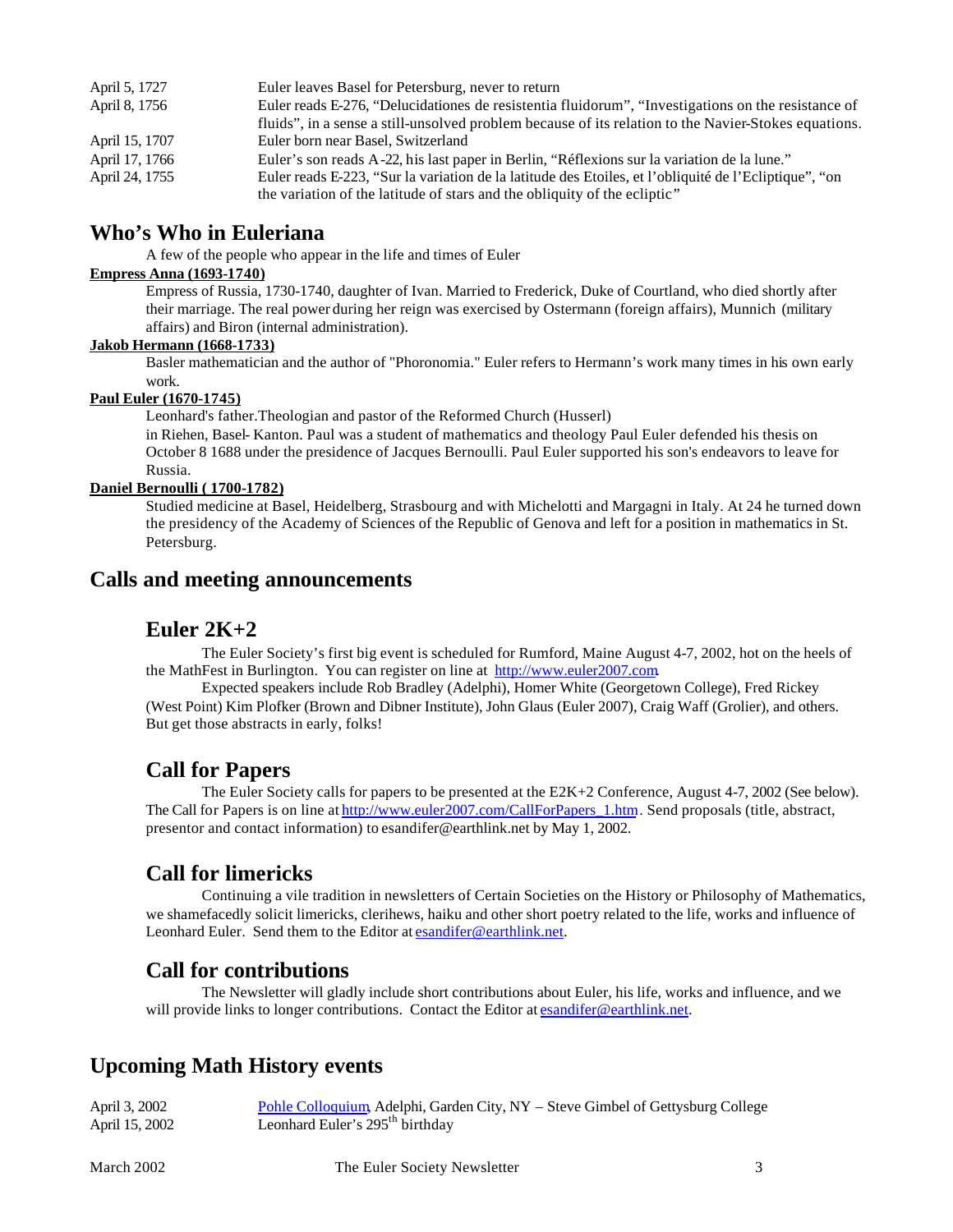| May 2, 2002       | <u>Pohle Colloquium, Adelphi, Garden City, NY – Joe Malkevich and Walter Meyer - Theory and</u> |
|-------------------|-------------------------------------------------------------------------------------------------|
|                   | Applications in the Teaching of Linear Algebra: Evolution During 1948-1999                      |
| May 4, 2002       | John Fauvel Lecture – London                                                                    |
| May 24-26, 2002   | $\overline{\text{CSHPM}}$ annual meeting – Toronto                                              |
| August 1-3, 2002. | <b>MathFest</b> in Burlington, Vermont                                                          |
| August 4-7, 2002  | $E2K+2$ , Rumford, Maine. See below.                                                            |
| October 2, 2002   | Pohle Colloquium, Adelphi, Garden City, NY – Ron Calinger of Catholic University                |

# **The Mission**

The Mission of **The Euler Society** is threefold: It encourages scholarly contributions examining the life, research, and influence of Leonhard Euler. In part, these will be set within his times, that is, within the Enlightenment, the rise to European power status of Russia and Prussia, and the growth of royal science academies. **The Euler Society** will also explore current studies in the mathematical sciences that build upon his thought. And it will promote translations into English of selections from his writings, including correspondence and notebooks, in leading up to the tercentenary of his birth in 2007.

# **The Euler Society Executive Committee**

| Chancellor<br>Ronald Calinger            | Catholic University                  | calinger@cua.edu               |
|------------------------------------------|--------------------------------------|--------------------------------|
| <b>Robert Bradley</b><br>President       | Adelphi University                   | bradley@panther.adelphi.edu    |
| <b>Ruediger Thiele</b><br>Vice President | University of Leipzig                | thieler@medizin.uni-leipzig.de |
| <b>Edward Sandifer</b><br>Secretary      | Western Connecticut State University | esandifer@earthlink.net        |
| Treasurer<br>Mary Ann McLoughlin         | College of St Rose                   | mcloughm@mail.strose.edu       |
| Ombudsman (ex officio)<br>John Glaus     | Euler 2007.com                       | restinn@exploremaine.com       |
|                                          |                                      |                                |